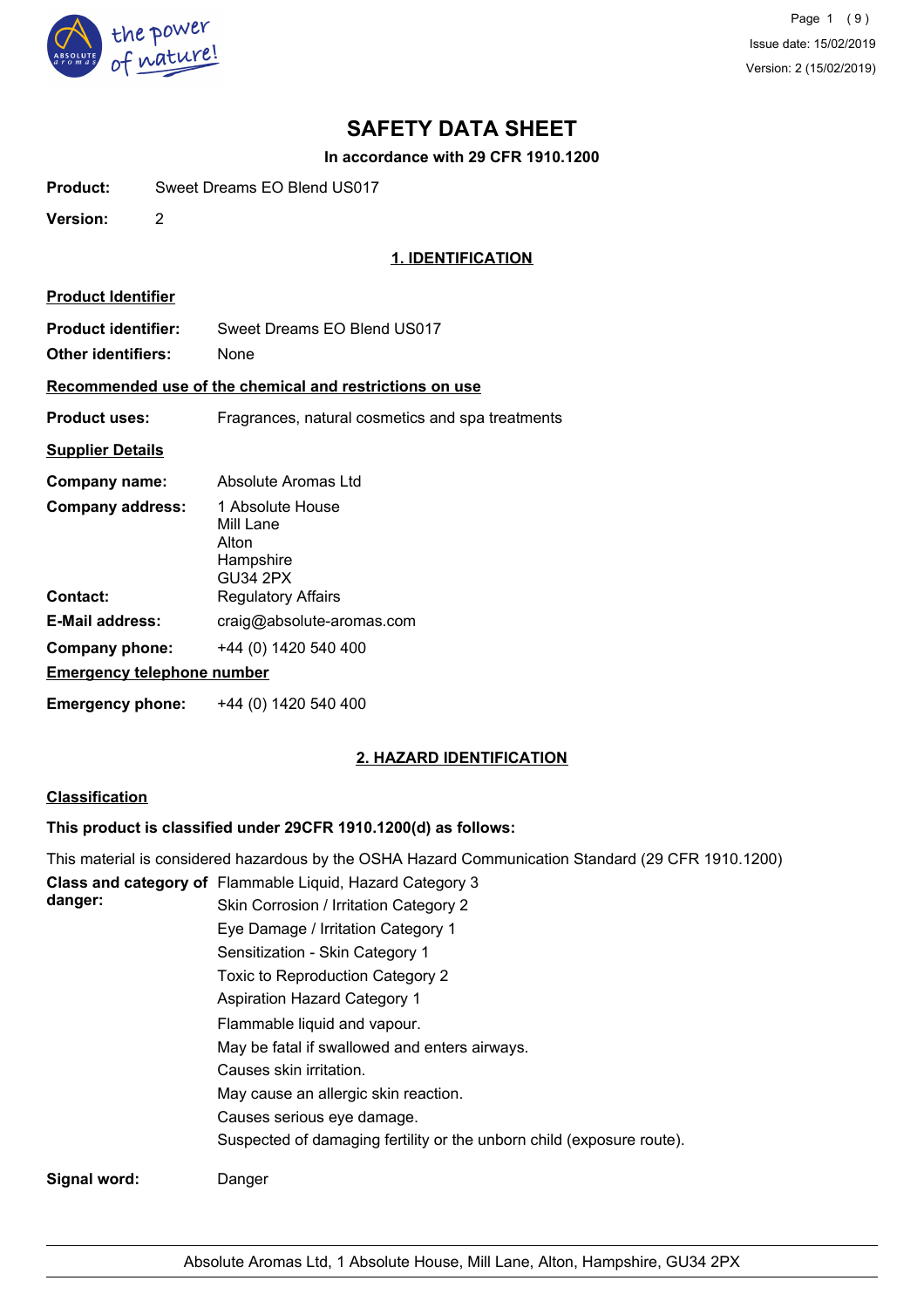

Page 2 (9) Issue date: 15/02/2019 Version: 2 (15/02/2019)

# **SAFETY DATA SHEET**

## **In accordance with 29 CFR 1910.1200**

**Product:** Sweet Dreams EO Blend US017

**Version:** 2

**Hazard statements:** Flammable liquid and vapour. May be fatal if swallowed and enters airways. Causes skin irritation. May cause an allergic skin reaction. Causes serious eye damage.

Suspected of damaging fertility or the unborn child (exposure route).



**Pictograms:**

| <b>Precautionary</b>                                   | Do not handle until all safety precautions have been read and understood.                                       |
|--------------------------------------------------------|-----------------------------------------------------------------------------------------------------------------|
| statements:                                            | Keep away from heat, sparks, open flames and hot surfaces. - No smoking.                                        |
|                                                        | Keep container tightly closed.                                                                                  |
|                                                        | Ground/bond container and receiving equipment.                                                                  |
|                                                        | Use explosion-proof electrical, ventilating and lighting equipment.                                             |
|                                                        | Use only non-sparking tools.                                                                                    |
|                                                        | Take precautionary measures against static discharge.                                                           |
|                                                        | Avoid breathing vapour or dust.                                                                                 |
|                                                        | Wash hands and other contacted skin thoroughly after handling.                                                  |
|                                                        | Contaminated work clothing should not be allowed out of the workplace.                                          |
|                                                        | Wear protective gloves/eye protection/face protection.                                                          |
|                                                        | IF SWALLOWED: Immediately call a POISON CENTER or doctor/physician.                                             |
|                                                        | IF ON SKIN (or hair): Remove/take off immediately all contaminated clothing. Rinse skin with                    |
|                                                        | water/shower.<br>IF IN EYES: Rinse cautiously with water for several minutes. Remove contact lenses, if present |
|                                                        | and easy to do. Continue rinsing.                                                                               |
|                                                        | IF exposed or concerned: Get medical advice/attention.                                                          |
|                                                        | Immediately call a POISON CENTER or doctor/physician.                                                           |
|                                                        | Do not induce vomiting.                                                                                         |
|                                                        | If skin irritation or rash occurs: Get medical advice/attention.                                                |
|                                                        | Take off contaminated clothing and wash before reuse.                                                           |
|                                                        | In case of fire: Use carbon dioxide, dry chemical, foam for extinction.                                         |
|                                                        | Store in a well-ventilated place. Keep cool.                                                                    |
|                                                        | Store locked up.                                                                                                |
|                                                        | Dispose of contents/container to approved disposal site, in accordance with local regulations.                  |
| <b>Hazards not otherwise None</b><br>classified (HNOC) |                                                                                                                 |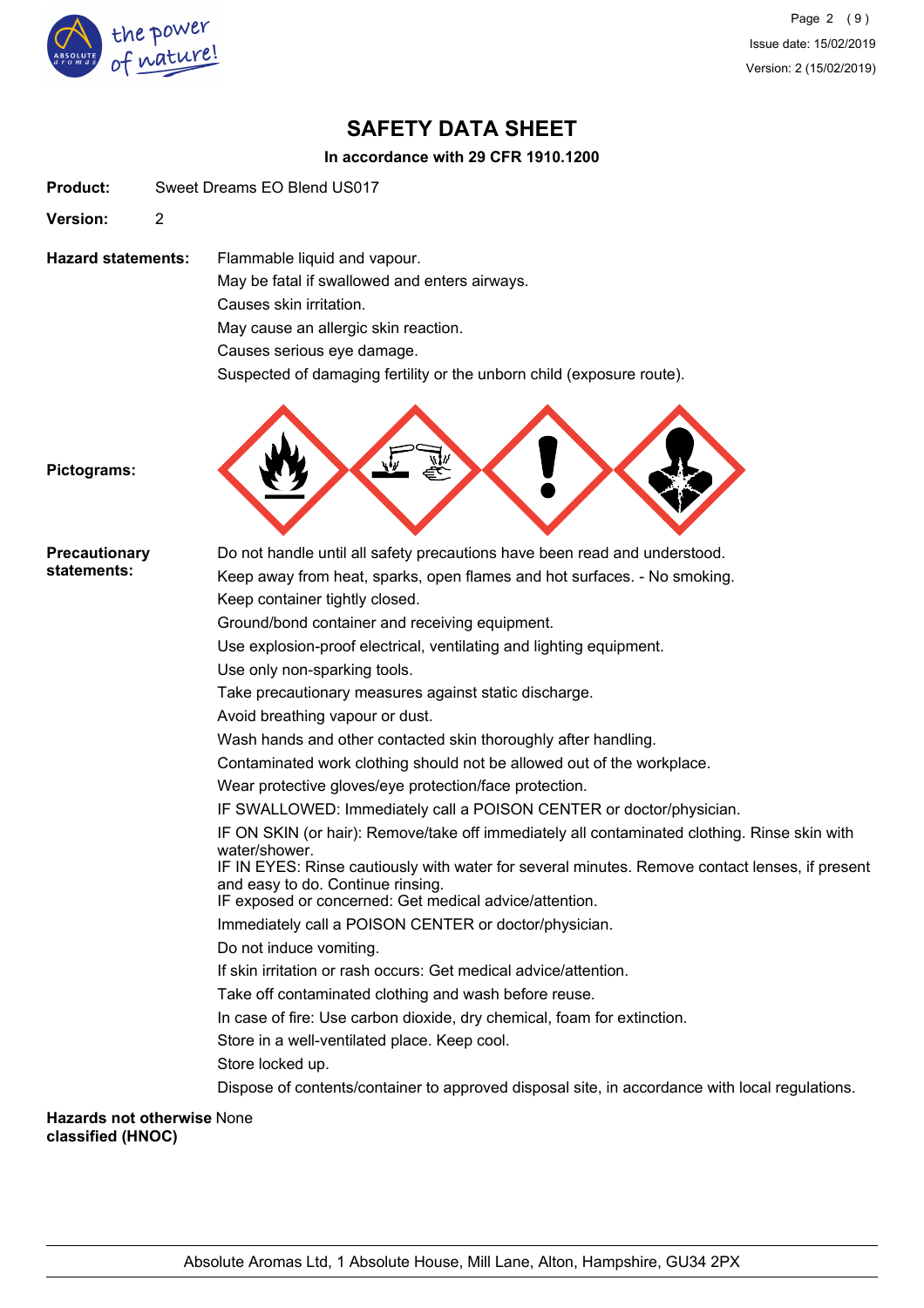

Page 3 (9) Issue date: 15/02/2019 Version: 2 (15/02/2019)

# **SAFETY DATA SHEET**

**In accordance with 29 CFR 1910.1200**

**Product:** Sweet Dreams EO Blend US017

**Version:** 2

# **3. COMPOSITION/INFORMATION ON INGREDIENTS**

**Mixtures**

**Contains:**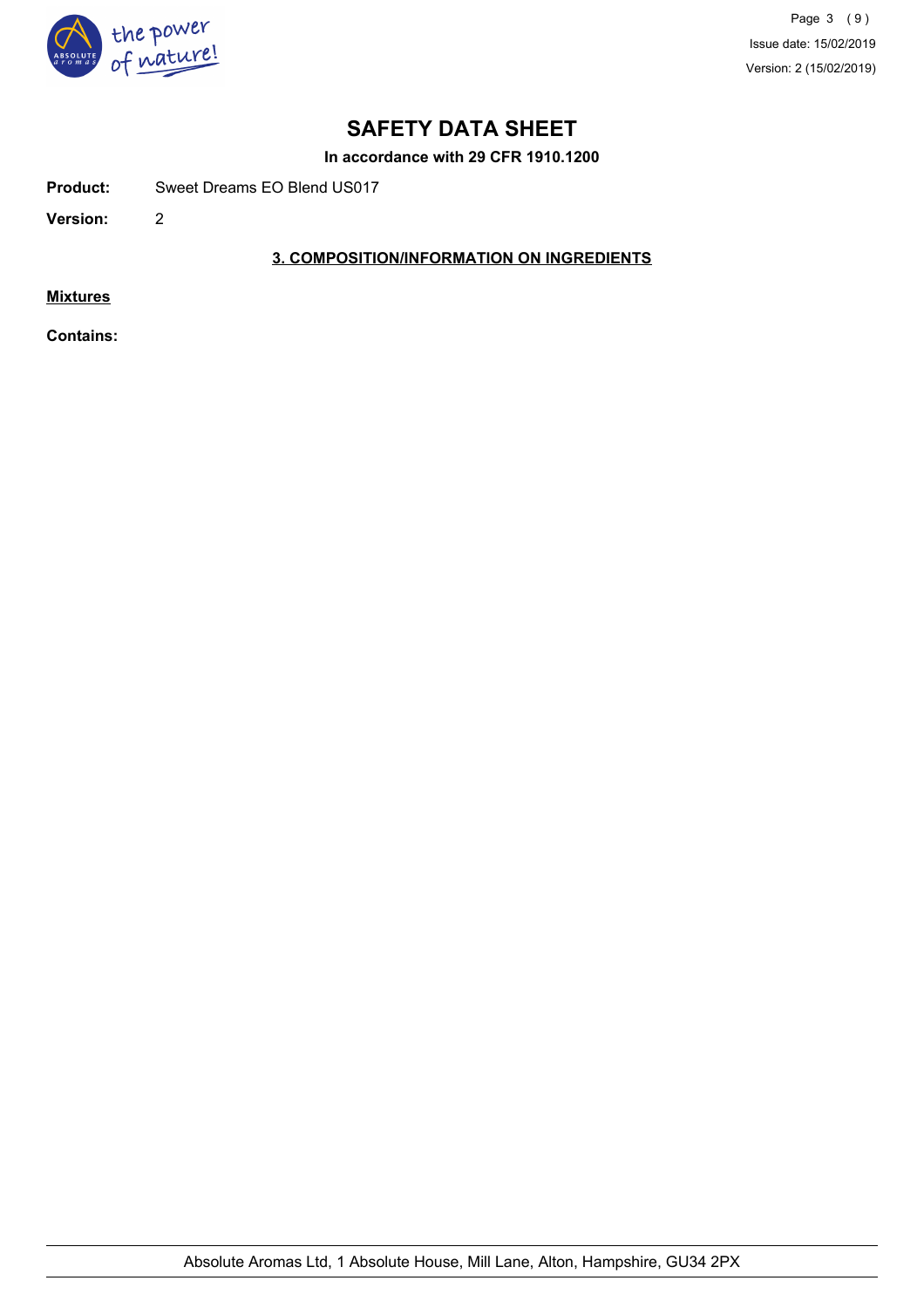

# **SAFETY DATA SHEET**

## **In accordance with 29 CFR 1910.1200**

**Product:** Sweet Dreams EO Blend US017

#### **Version:** 2

| <b>Name</b>                               | <b>CAS</b> | $\frac{0}{0}$ |
|-------------------------------------------|------------|---------------|
| Linalyl acetate                           | 115-95-7   | 20-<50%       |
| Linalool                                  | 78-70-6    | 20-<50%       |
| Eucalyptol                                | 470-82-6   | 10-<20%       |
| Benzyl benzoate                           | 120-51-4   | $1 - 5%$      |
| d, I-Limonene (sum of isomers)            | 7705-14-8  | $1 - 5%$      |
| <b>I-Citronellol</b>                      | 7540-51-4  | $1 - 5%$      |
| beta-Caryophyllene                        | 87-44-5    | $1 - 5%$      |
| Geraniol                                  | 106-24-1   | $1 - 5%$      |
| alpha-Terpineol                           | 98-55-5    | $1 - 5%$      |
| beta-Pinene                               | 127-91-3   | $1 - 5%$      |
| Linalool oxide                            | 1365-19-1  | $1 - 5%$      |
| Geranyl acetate                           | 105-87-3   | $1 - 5%$      |
| Citronellyl formate                       | 105-85-1   | $1 - 5%$      |
| 4-Carvomenthenol                          | 562-74-3   | $1 - 5%$      |
| cis-beta-Ocimene                          | 3338-55-4  | $1 - 5%$      |
| trans beta-Ocimene                        | 3779-61-1  | $1 - 5%$      |
| alpha-Pinene                              | 80-56-8    | $0.1 - 1\%$   |
| p-Mentha-1,4-diene                        | 99-85-4    | $0.1 - 1\%$   |
| Myrcene                                   | 123-35-3   | $0.1 - 1\%$   |
| Geranyl formate                           | 105-86-2   | $0.1 - 1\%$   |
| Neryl acetate                             | 141-12-8   | $0.1 - 1\%$   |
| d,I-Isomenthone                           | 491-07-6   | $0.1 - 1\%$   |
| p-Methylanisole                           | 104-93-8   | $0.1 - 1\%$   |
| Benzoic acid                              | 65-85-0    | $0.1 - 1\%$   |
| beta-Farnesene                            | 18794-84-8 | $0.1 - 1\%$   |
| trans-trans-alpha-Farnesene               | 502-61-4   | $0.1 - 1\%$   |
| p-Cymene                                  | 99-87-6    | $0.1 - 1\%$   |
| 1-Octen-3-yl acetate                      | 2442-10-6  | $0.1 - 1\%$   |
| Nerol                                     | 106-25-2   | $0.1 - 1\%$   |
| 1,7,7-Trimethylbicyclo[2.2.1]heptan-2-one | 76-22-2    | $0.1 - 1\%$   |
| trans-trans-Farnesol                      | 106-28-5   | $0.1 - 1\%$   |
| Terpinolene                               | 586-62-9   | $0.1 - 1\%$   |
| Benzyl salicylate                         | 118-58-1   | $0.1 - 1\%$   |
| Menthone                                  | 10458-14-7 | $0.1 - 1\%$   |
| cis-trans-alpha-Farnesene                 | 26560-14-5 | $0.1 - 1\%$   |
| delta-3-Carene                            | 13466-78-9 | $< 0.1\%$     |
| beta-Phellandrene                         | 555-10-2   | $< 0.1\%$     |
| p-Mentha-1,3-diene                        | 99-86-5    | $< 0.1\%$     |
| I-.beta.-Bisabolene                       | 495-61-4   | $< 0.1\%$     |
| Isoeugenol                                | 97-54-1    | $< 0.1\%$     |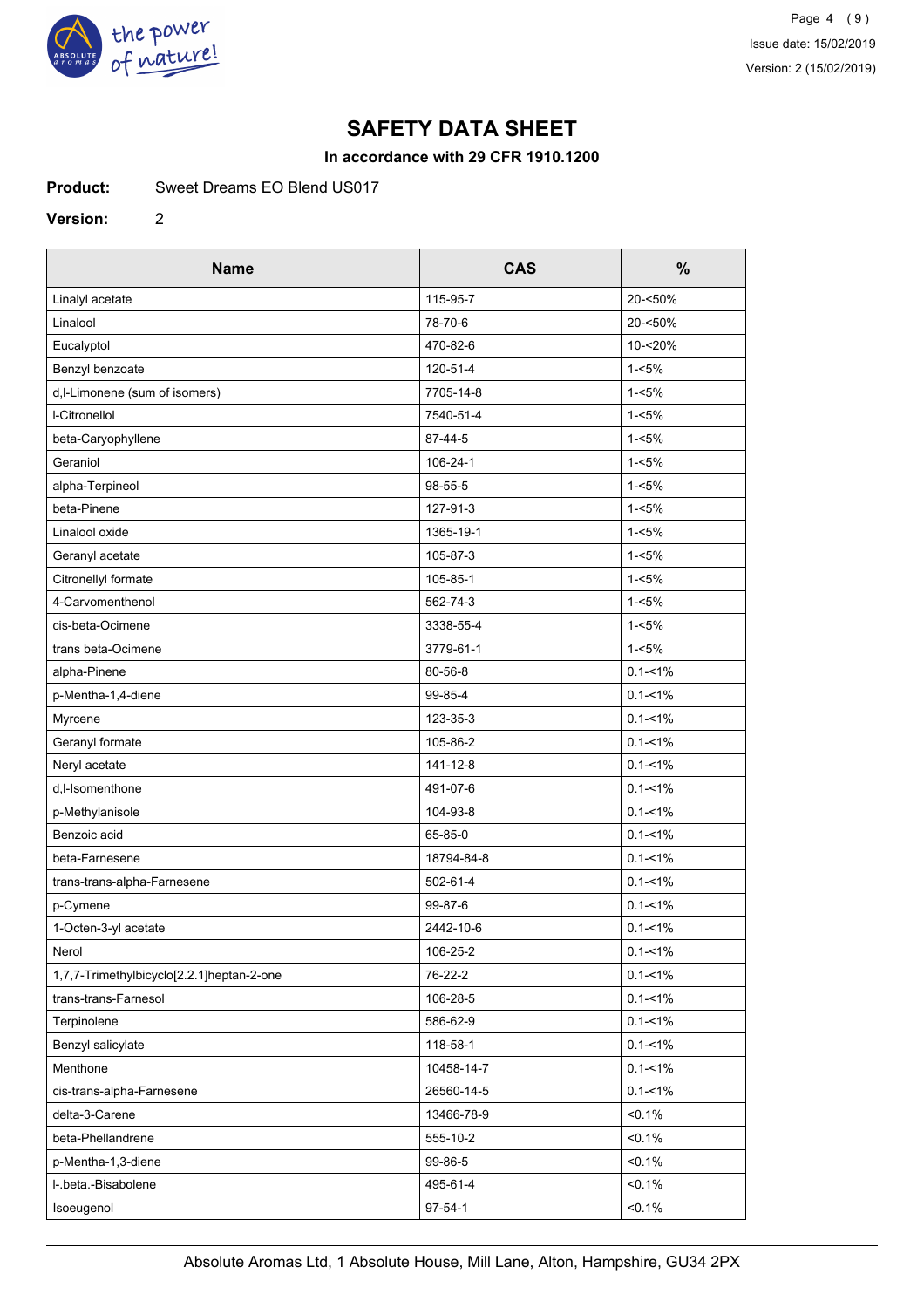

Page 5 (9) Issue date: 15/02/2019 Version: 2 (15/02/2019)

# **SAFETY DATA SHEET**

## **In accordance with 29 CFR 1910.1200**

**Product:** Sweet Dreams EO Blend US017

**Version:** 2

The exact percentage concentrations of components are being withheld as a trade secret.

# **4. FIRST-AID MEASURES**

## **Description of first aid measures**

IF SWALLOWED: Immediately call a POISON CENTER or doctor/physician.

IF ON SKIN (or hair): Remove/take off immediately all contaminated clothing. Rinse skin with water/shower.

IF IN EYES: Rinse cautiously with water for several minutes. Remove contact lenses, if present and easy to do. Continue rinsing.

IF exposed or concerned: Get medical advice/attention.

Immediately call a POISON CENTER or doctor/physician.

## **Most important symptoms and effects, both acute and delayed**

May be fatal if swallowed and enters airways.

Causes skin irritation.

May cause an allergic skin reaction.

Causes serious eye damage.

Suspected of damaging fertility or the unborn child (exposure route).

## **Indication of immediate medical attention and special treatment needed, if necessary**

Treat symptomatically

# **5. FIRE-FIGHTING MEASURES**

## **Extinguishing media**

Suitable media: Carbon dioxide, Dry chemical, Foam.

## **Specific hazards arising from the chemical**

In case of fire, may be liberated: Carbon monoxide, Unidentified organic compounds.

## **Protective Equipment and Precautions for Firefighters**

In case of insufficient ventilation, wear suitable respiratory equipment.

## **6. ACCIDENTAL RELEASE MEASURES**

## **Personal precautions, protective equipment and emergency procedures:**

Avoid inhalation. Avoid contact with skin and eyes. See protective measures under Section 7 and 8.

## **Methods and material for containment and cleaning up:**

Remove ignition sources. Provide adequate ventilation. Avoid excessive inhalation of vapours. Contain spillage immediately by use of sand or inert powder. Dispose of according to local regulations.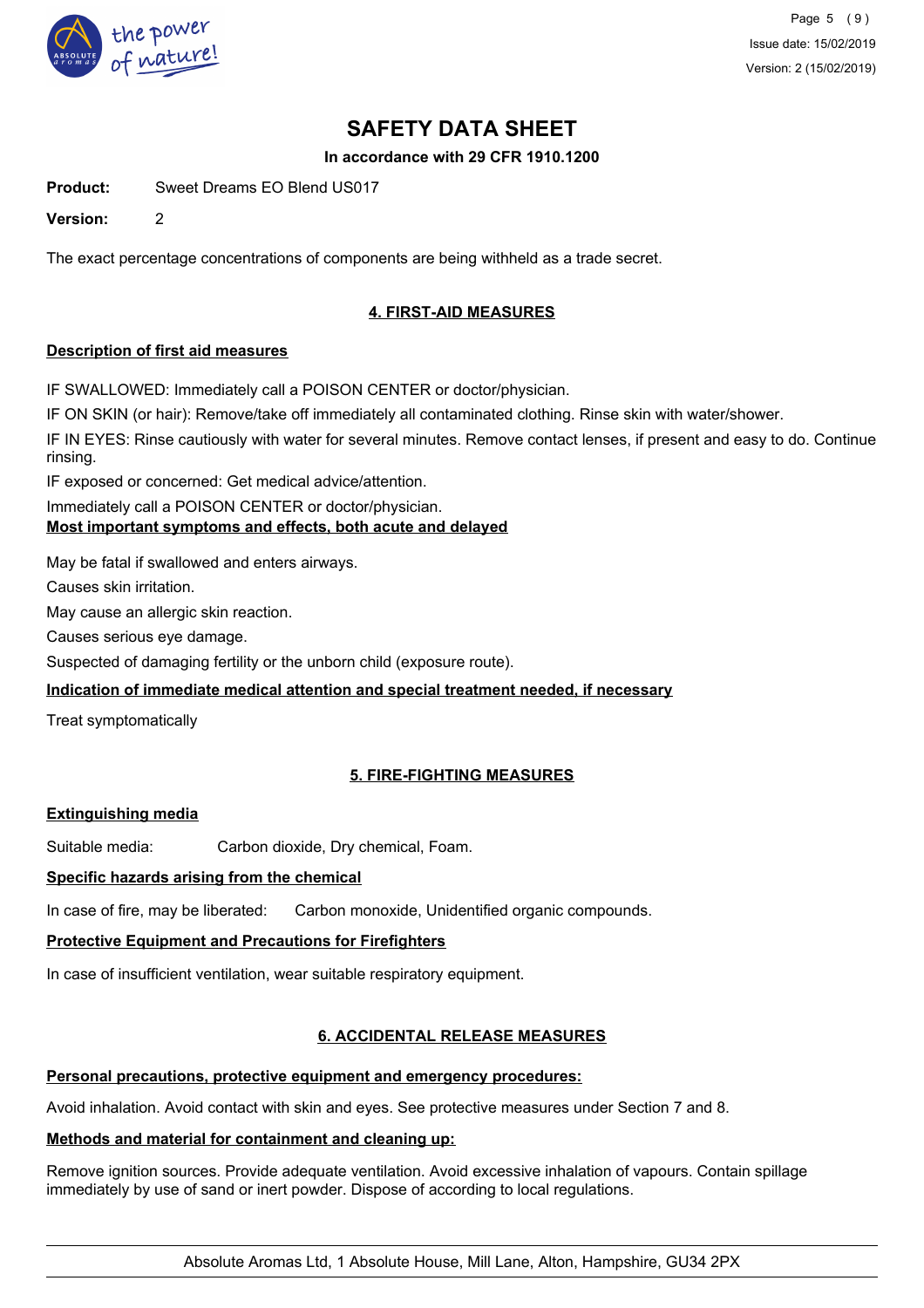

Page 6 (9) Issue date: 15/02/2019 Version: 2 (15/02/2019)

# **SAFETY DATA SHEET**

**In accordance with 29 CFR 1910.1200**

**Product:** Sweet Dreams EO Blend US017

**Version:** 2

# **7. HANDLING AND STORAGE**

### **Precautions for safe handling:**

Keep away from heat, sparks, open flames and hot surfaces. - No smoking.

#### **Conditions for safe storage, including any incompatibilities:**

Ground/bond container and receiving equipment. Use only non-sparking tools. Take precautionary measures against static discharge.

## **8. EXPOSURE CONTROLS/PERSONAL PROTECTION**

#### **Control parameters**

#### **Exposure guidelines**

This product does not contain any hazardous materials with occupational exposure limits established by the region specific regulatory bodies.

### **Other exposure guidelines**

No information available

#### **Exposure controls**

#### **Engineering measures**

Showers, eyewash stations, ventilation systems.

## **Individual protection measures, such as personal protective equipment**

## **Eye/Face and Skin Protection**

Wear protective gloves/eye protection/face protection, and suitable protective clothing

#### **Respiratory protection**

If exposure limits are exceeded or irritation is experienced, NIOSH/MSHA approved respiratory protection should be worn. Positive-pressure supplied air respirators may be required for high airborne contaminant concentrations. Respiratory protection must be provided in accordance with current local regulations. A NIOSH-approved air-purifying respirator with an organic vapor cartridge or canister may be permissible under certain circumstances where airborne concentrations are expected to exceed exposure limits. Protection provided by air-purifying respirators is limited. Use a positive pressure, air-supplied respirator if there is any potential for uncontrolled release, exposure levels are not known or any other circumstances where air-purifying respirators may not provide adequate protection.

#### **Hygiene measures**

Handle in accordance with good industrial hygiene and safety practice.

# **9. PHYSICAL AND CHEMICAL PROPERTIES**

# **Physical and chemical properties**

Appearance: Not determined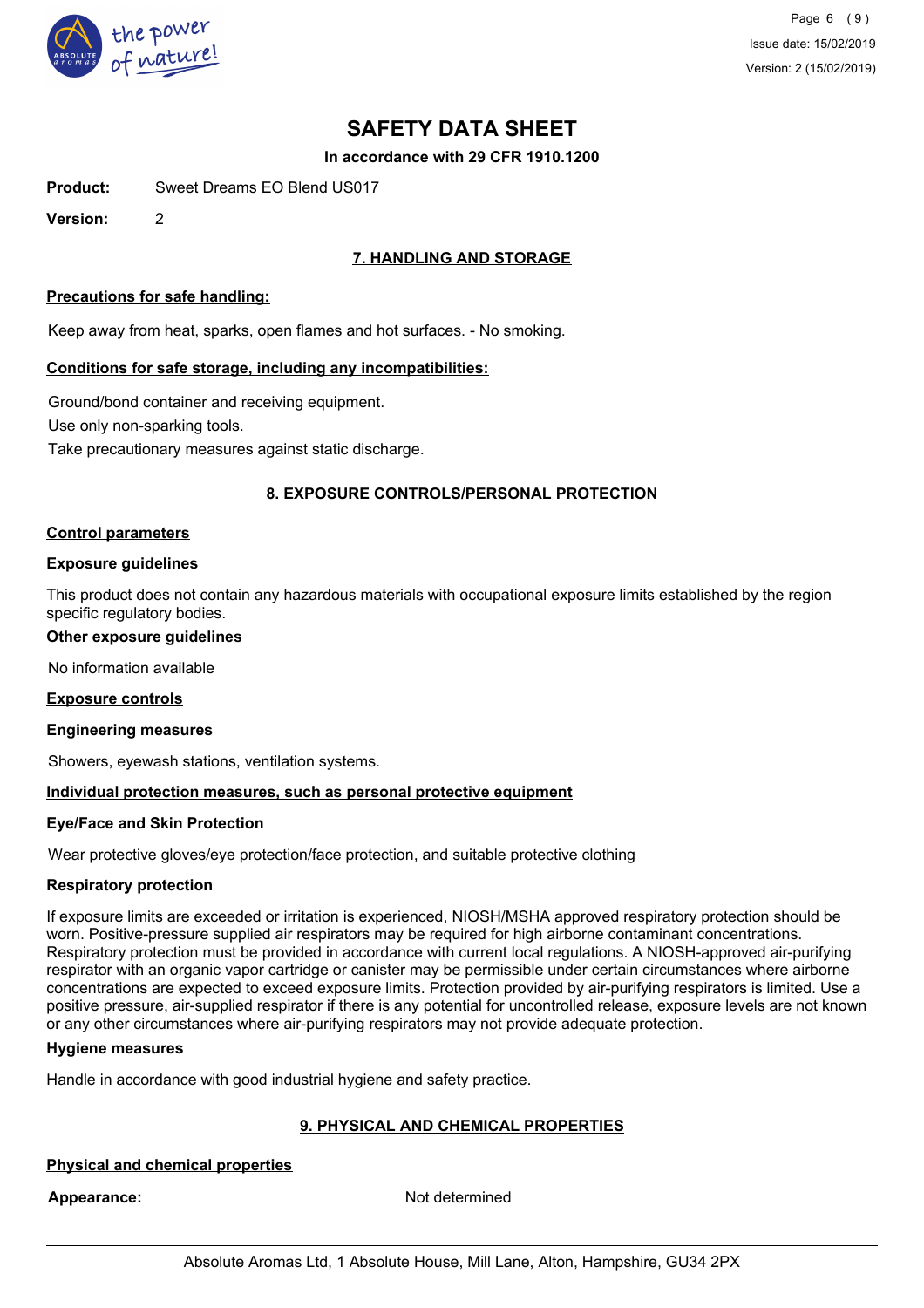

**Product:** Sweet Dreams EO Blend US017

Page 7 (9) Issue date: 15/02/2019 Version: 2 (15/02/2019)

# **SAFETY DATA SHEET**

## **In accordance with 29 CFR 1910.1200**

| Version:<br>2                                        |                                              |
|------------------------------------------------------|----------------------------------------------|
| Odour:                                               | Not determined                               |
| <b>Odour threshold:</b>                              | Not determined                               |
| pH:                                                  | Not determined                               |
| Melting point / freezing point:                      | Not determined                               |
| Initial boiling point / range:                       | Not determined                               |
| <b>Flash point:</b>                                  | 131 °F / 55 °C                               |
| <b>Evaporation rate:</b>                             | Not determined                               |
| Flammability (solid, gas):                           | Not determined                               |
| <b>Upper/lower flammability or explosive limits:</b> | Product does not present an explosion hazard |
| Vapour pressure:                                     | Not determined                               |
| <b>Vapour density:</b>                               | Not determined                               |
| <b>Relative density:</b>                             | Not determined                               |
| Solubility(ies):                                     | Not determined                               |
| Partition coefficient: n-octanol/water:              | Not determined                               |
| Auto-ignition temperature:                           | Not determined                               |
| <b>Decomposition temperature:</b>                    | Not determined                               |
| <b>Viscosity:</b>                                    | Not determined                               |
| <b>Other information:</b>                            | None available                               |

## **10. STABILITY AND REACTIVITY**

## **Reactivity:**

Presents no significant reactivity hazard, by itself or in contact with water.

## **Chemical stability:**

Good stability under normal storage conditions.

# **Possibility of hazardous reactions:**

Not expected under normal conditions of use.

## **Conditions to avoid:**

Avoid extreme heat.

## **Incompatible materials:**

Avoid contact with strong acids, alkalis or oxidising agents.

## **Hazardous decomposition products:**

Not expected.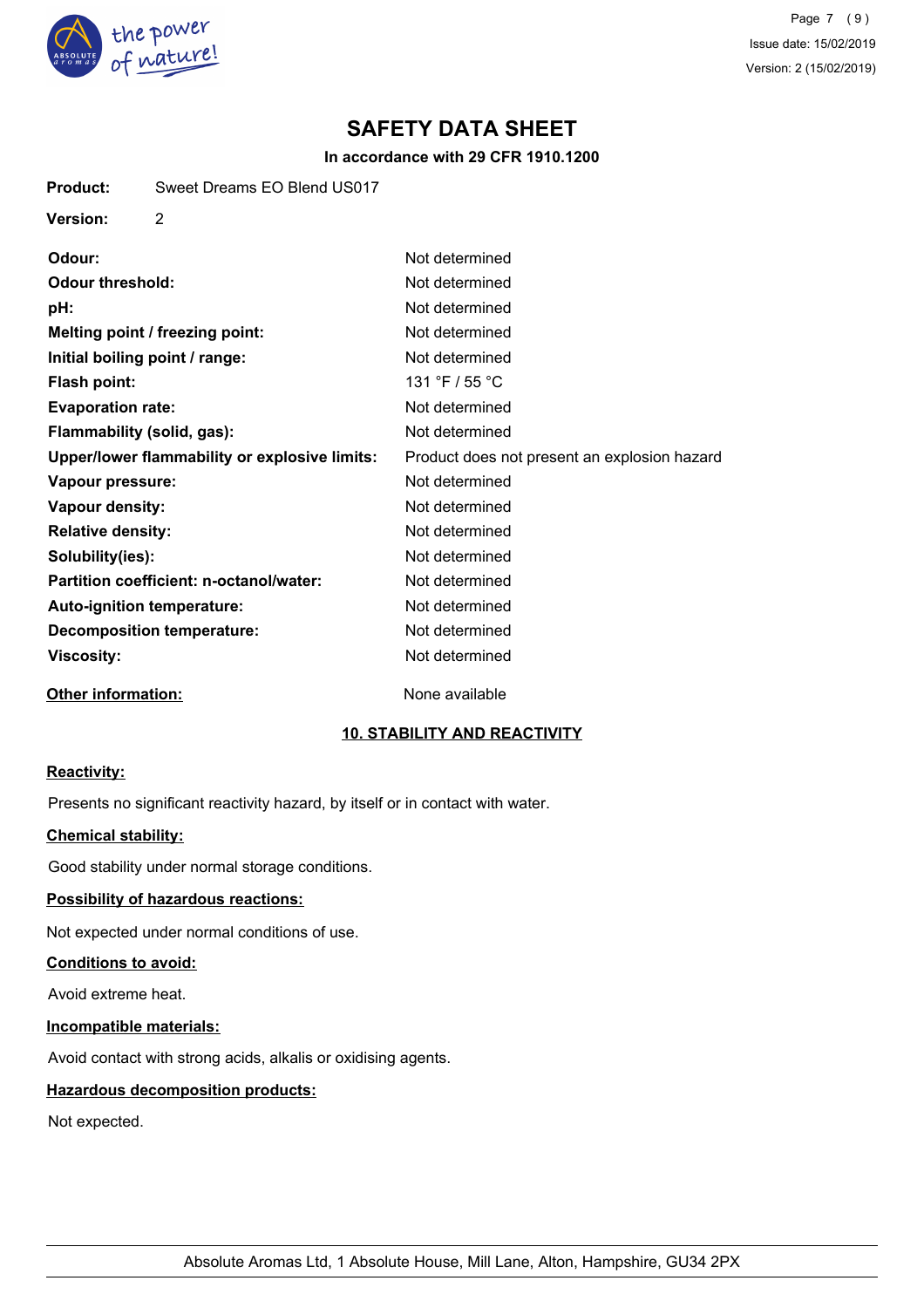

# **SAFETY DATA SHEET**

### **In accordance with 29 CFR 1910.1200**

**Product:** Sweet Dreams EO Blend US017

**Version:** 2

## **11. TOXICOLOGICAL INFORMATION**

## **Information on toxicological effects**

This mixture has not been tested as a whole for health effects. The health effects have been calculated using the methods outlined in 29 CFR 1910.1200.

| <b>Acute Toxicity:</b>                    | Based on available data the classification criteria are not met. |
|-------------------------------------------|------------------------------------------------------------------|
| <b>Acute Toxicity Oral</b>                | 4963                                                             |
| <b>Acute Toxicity Dermal</b>              | >5000                                                            |
| Acute Toxicity Inhalation                 | Not Available                                                    |
| <b>Skin corrosion/irritation:</b>         | Skin Corrosion / Irritation Category 2                           |
| Serious eye damage/irritation:            | Eye Damage / Irritation Category 1                               |
| <b>Respiratory or skin sensitisation:</b> | Sensitization - Skin Category 1                                  |
| Germ cell mutagenicity:                   | Based on available data the classification criteria are not met. |
| Carcinogenicity:                          | Based on available data the classification criteria are not met. |
| <b>Reproductive toxicity:</b>             | Toxic to Reproduction Category 2                                 |
| <b>STOT-single exposure:</b>              | Based on available data the classification criteria are not met. |
| <b>STOT-repeated exposure:</b>            | Based on available data the classification criteria are not met. |
| <b>Aspiration hazard:</b>                 |                                                                  |
| <b>Additional Information</b>             | None available                                                   |

## **12. ECOLOGICAL INFORMATION**

## **Ecotoxicity:**

Toxic to aquatic life with long lasting effects.

| Persistence and degradability:    | Not available |
|-----------------------------------|---------------|
| <u>Bioaccumulative potential:</u> | Not available |
| <b>Mobility in soil:</b>          | Not available |
| Other adverse effects:            | Not available |

## **13. DISPOSAL CONSIDERATIONS**

### **Waste treatment**

Dispose of in accordance with local regulations. Avoid disposing into drainage systems and into the environment. Empty containers should be taken to an approved waste handling site for recycling or disposal.

#### **14. TRANSPORT INFORMATION**

| UN number:                      |  |
|---------------------------------|--|
| <b>UN Proper Shipping Name:</b> |  |
| Transport hazard class(es):     |  |

**UN number:** UN1169 **UN Proper Shipping Name:** EXTRACTS, AROMATIC, LIQUID